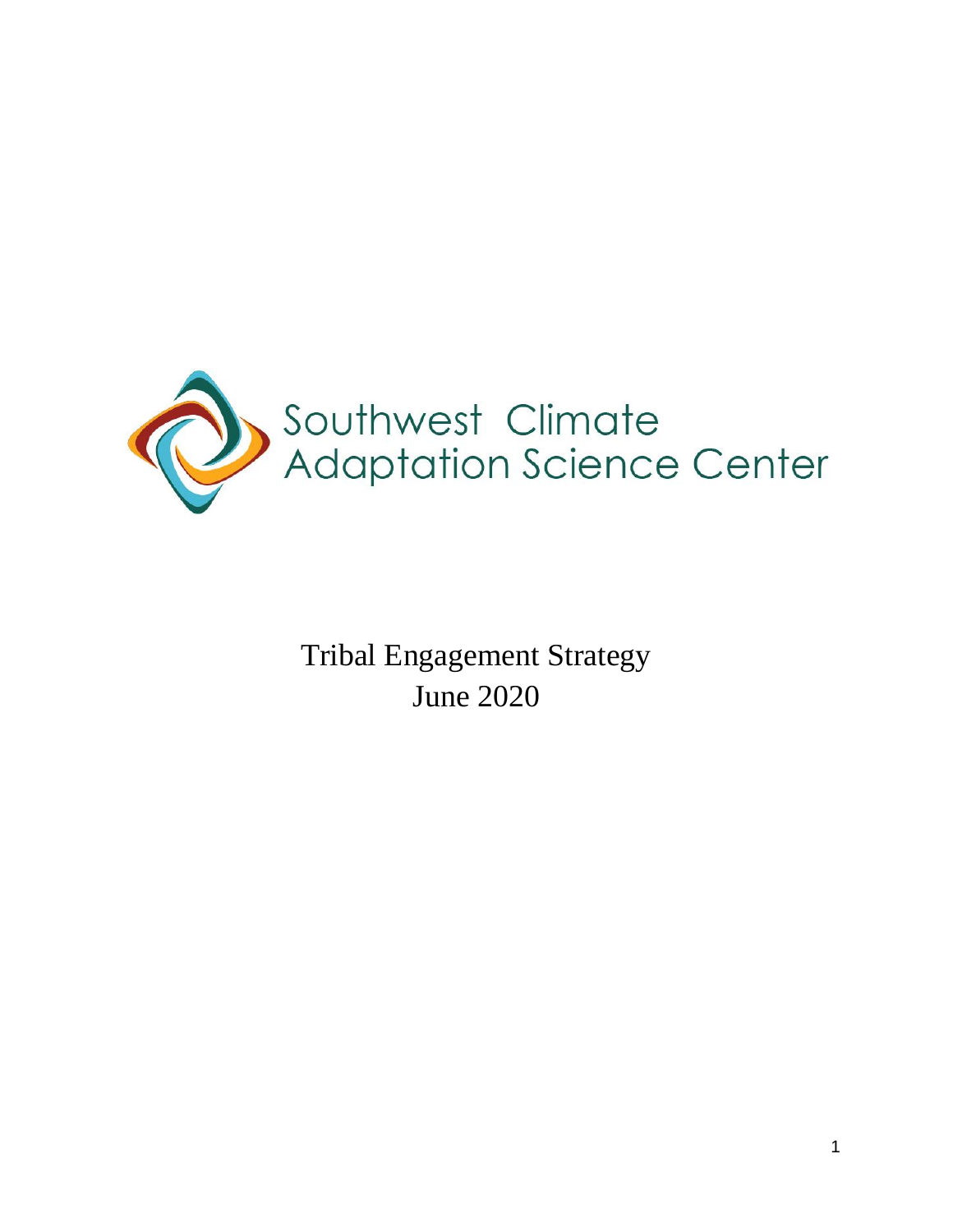### Contents

| ROLE OF THE SOUTHWEST CLIMATE ADAPTATION SCIENCE CENTER  5 |
|------------------------------------------------------------|
|                                                            |
|                                                            |
|                                                            |
|                                                            |
|                                                            |
|                                                            |
|                                                            |
|                                                            |
|                                                            |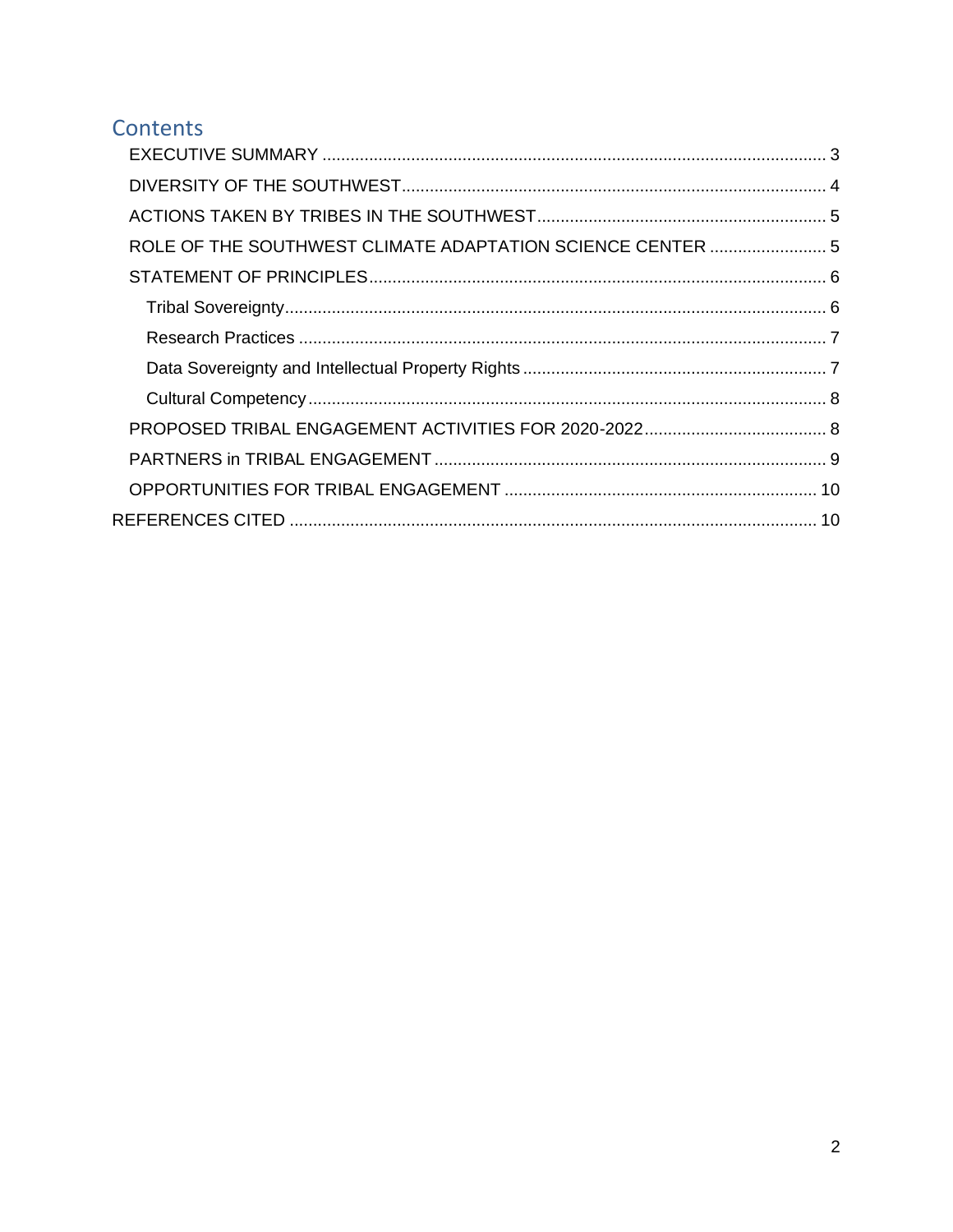### <span id="page-2-0"></span>EXECUTIVE SUMMARY

Throughout history, tribes of the Southwest have adapted to their environment. Although, today they face unique challenges linked to climate change, their deep connection to the natural environment that defines their livelihoods, cultural identity, and ceremonial practices keep them rooted in the systems that allow them to be resilient in the time of crises. Changes to water systems, landscapes, and ecosystems, in combination with socio-economic and political factors, amplify tribal vulnerabilities to climate change.

In the Southwest, tribes are experiencing a range of impacts that can be associated with climate change. These effects include:

- 1. Major water supply and water quality issues in the context of prolonged drought and extreme rainfall events;
- 2. Loss of ecosystem services and reduced ability to grow or harvest important traditional foods, plants, and other raw materials;
- 3. Increased impacts to forest resources from insect infestations and large, landscapetransforming wildfires due to drought and aridity;
- 4. Health impacts from heat waves, dust storms, and smoke from wildfires; and the potential spread of infectious diseases from geographic shifts in disease vectors.

The Southwest Climate Adaptation Science Center (SW CASC) acknowledges that tribes, as the original stewards of the land, are at the forefront of addressing climate change when their languages, culture, and deep connections to the land remain intact. Innovative strategies, influenced by traditional knowledge, advance their actions in climate change adaptation, and the SW CASC works to collaborate, support, and partner with tribes in their efforts. The SW CASC engages with tribal stakeholders and provides funding opportunities and technical support to advance tribal communities in their climate adaptation initiatives. This strategy provides a vision for tribal engagement in the SW CASC region, which covers California, Nevada, Utah, and Arizona.



*Figure 1 Southwest Climate Adaptation Science Center (SW CASC) region (dark orange), and consortium research*  partner institutions (named, with approximate locations). The hydrology and human activities west slope of the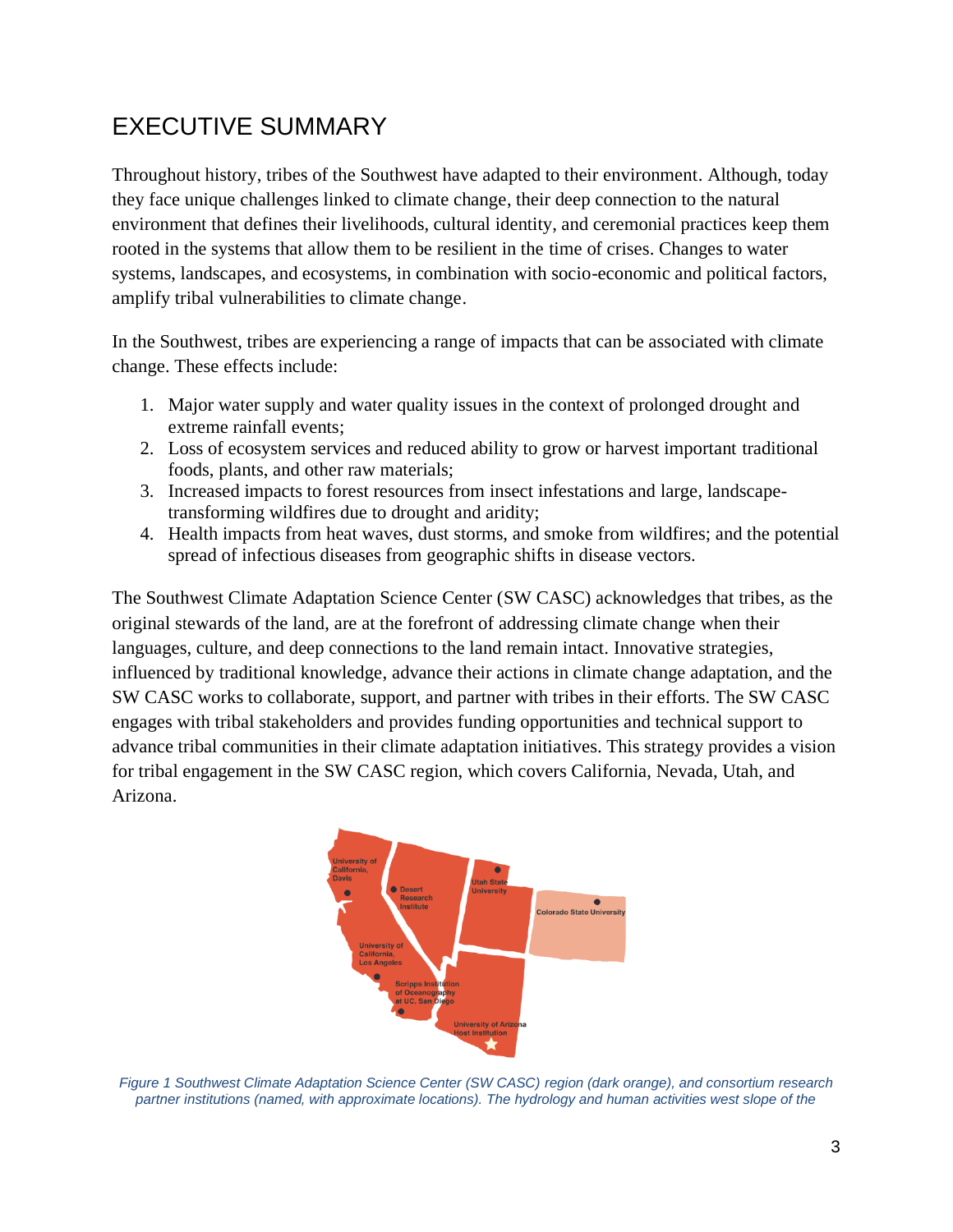*Colorado Rocky Mountains strongly influence the Colorado River, a key feature of the SW CASC service area. Hence, Colorado State University is a consortium research partner. The American Indian Higher Education Consortium (AIHEC) is a SW CASC consortium partner, through its SW CASC tribal climate science liaison.*

### <span id="page-3-0"></span>DIVERSITY OF THE SOUTHWEST

The 157 federally recognized tribes across California, Nevada, Utah, and Arizona are highly diverse in terms of geographic location, population, size, infrastructure, natural resources, cultural traditions, and economic portfolios. Their numbers are substantial; the population of Native Americans and Alaska Natives in California exceeds that of any of the other 49 states. The most populous tribe in the United States, the Navajo Nation, calls two states within our service area home—southeastern Utah and northeastern Arizona. The land base of the Navajo Nation spans more than 17 million acres across three states. As of 2019, the four states within the Southwest CASC region have the following number of federally recognized tribes (please note that the number of federally recognized tribes can change):

- $\bullet$  California 110
- $\bullet$  Nevada 19
- $\bullet$  Utah 7
- $\bullet$  Arizona 21

The land base and access to land for the 157 federally recognized tribes in the Southwest is significantly smaller compared to their ancestral homelands, that historically spanned far beyond the four modern state boundaries. Figure 2 refers to a land acknowledgment mapping tool that depicts ancestral homelands across the Southwest and that tribal connections to the land span greater than established reservation boundaries today.



*Figure 2 Land acknowledgement mapping tool, which can be further explored at native-land.ca*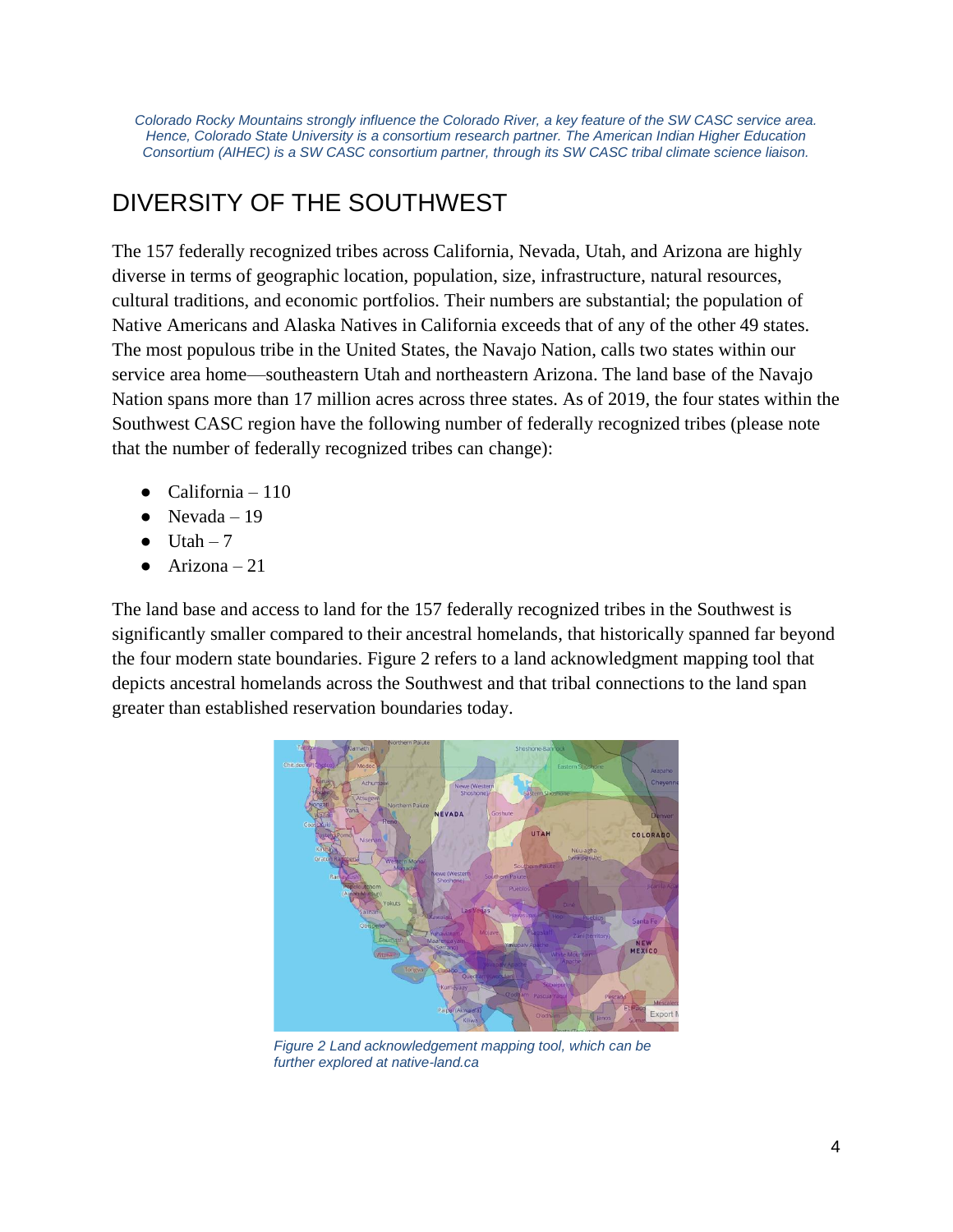### <span id="page-4-0"></span>ACTIONS TAKEN BY TRIBES IN THE SOUTHWEST

Tribes within the SW CASC service area have received climate change funding from a range of sources, including the U.S Environmental Protection Agency, Bureau of Indian Affairs, and Department of Energy. The funding has gone towards initiatives like climate change staff,

capacity building, vulnerability assessments, and renewable energy feasibility studies. Figure 3 provides information on the resilience actions tribes in the Southwest are taking to address climate change impacts. Tribal climate documents funded by the agencies listed above can be obtained from the Institute for Tribal Environmental



*Figure 3 National Climate Assessment – Indigenous Peoples' Resilience Actions. The map can be accessed at [https://biamaps.doi.gov/nca/.](https://biamaps.doi.gov/nca/)*

Professionals Climate Change (ITEP) [website,](http://www7.nau.edu/itep/main/tcc/docs/resources/9_TribalCCAssmtsAdaptationPlans_list-Oct19v2.pdf) which provides additional information about climate initiatives taking place across the Southwest and nation.

Some of the tribal climate initiatives in the Southwest include addressing the areas of concern around water quality and quantity, public health, and ecocultural resources. Some of the strategies that the tribes are putting into action include:

- Reestablishing traditional fire regimes
- Enhancing ecosystem resilience
- Strengthening partnerships and increasing interjurisdictional coordination
- Advocating for policy change to increase effectiveness of local strategies
- Expanding research capacities in support of tribal and community science needs

## <span id="page-4-1"></span>ROLE OF THE SOUTHWEST CLIMATE ADAPTATION SCIENCE CENTER

The Southwest Climate Adaptation Science Center (SW CASC) is a partnership between the US Geological Survey and a consortium of seven research institutions led by the University of Arizona (refer to Figure 1), with the mission of fostering the development and delivery of scientific information relevant to climate adaptation for natural resource managers. The SW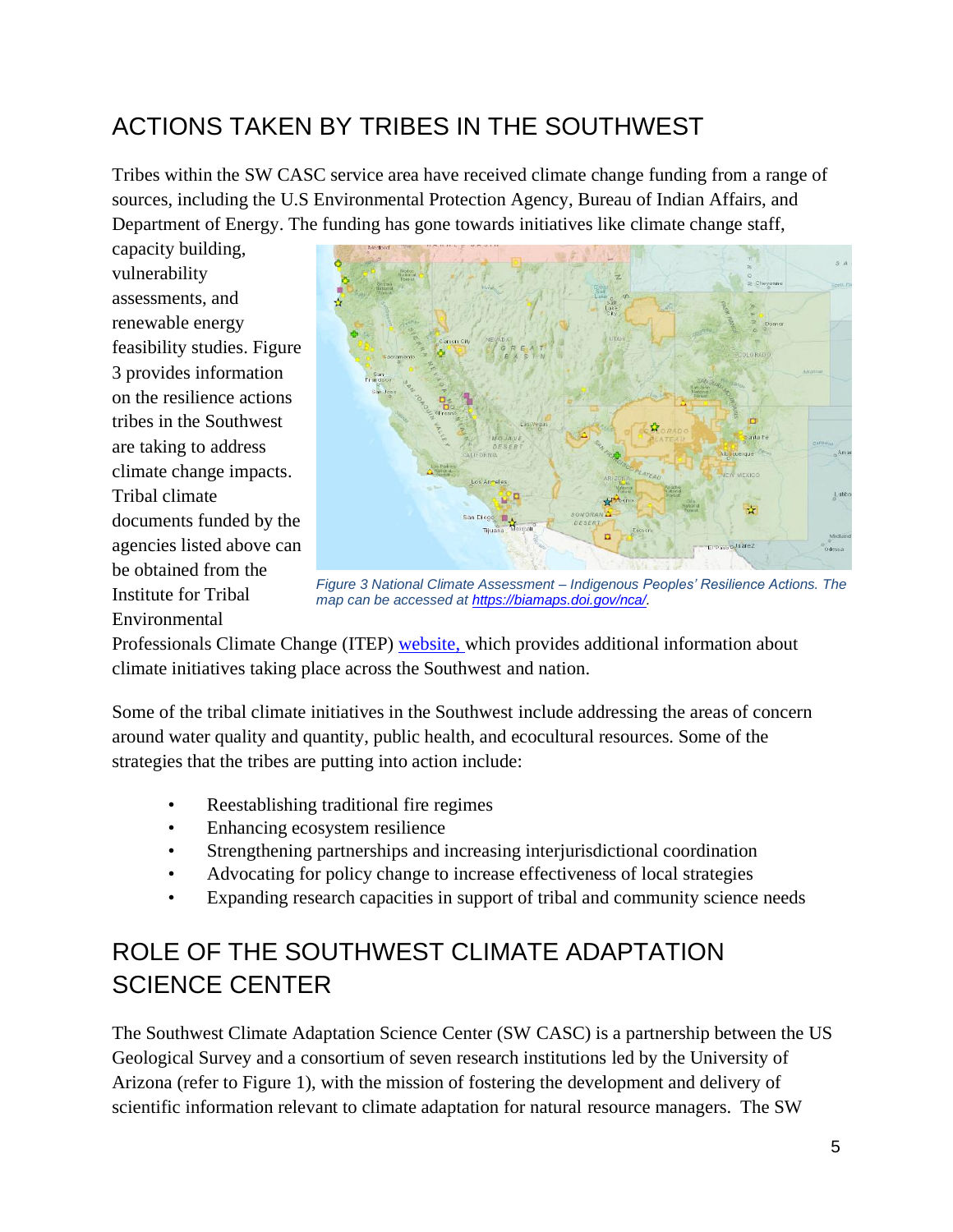CASC is one of eight regional centers within a national network, the National and Regional Climate Adaptation Science Centers, that serves the resource management agencies of the Department of the Interior, state agencies, and federally recognized tribes. As identified in the SW CASC's 2013 Strategic Science Plan, the SW CASC has three goals:

- Match the information needs of stakeholder communities with the scientific capabilities of research communities
- Foster development of interdisciplinary science to support resource management
- Make relevant scientific and management information available to stakeholders and researchers

The CASCs are being called to assist tribes in determining strategies, like the ones previously mentioned, that reduce the negative impact of climate change on tribal communities. The SW CASC can engage with specific tribes to develop the approaches and tactics that are most important to the tribal stakeholder. Most importantly, the SW CASC will integrate tribal stakeholders into SW CASC research, engagement, and education activities. To this end, SW CASC is placing this Tribal Engagement Strategy at the center of its strategic planning.

# <span id="page-5-0"></span>STATEMENT OF PRINCIPLES

The SW CASC seeks to partner with tribal communities in the Southwest to share knowledge and co-develop approaches for effective climate adaptation. Most importantly, the SW CASC seeks to integrate tribal stakeholders into all aspects of SW CASC work. To this end, the SW CASC has placed the Tribal Engagement Strategy at the center of its strategic planning process based on the principles discussed below.

#### <span id="page-5-1"></span>Tribal Sovereignty

Native Nations within the United States are sovereign entities, with the right to self-government and self-determination, which derive from their inherent rights to govern their peoples, lands, and resources. The SW CASC recognizes and acknowledges the inherent sovereignty of the Native Nations within the geographical boundaries of the region and recognizes that Native Nations were stewards of those lands prior to non-Native settlement. As a center based at the University of Arizona, we further adhere to the Arizona Board of Regents' Tribal Consultation Policy (Arizona Board of Regents 2016) and the University of Arizona Guidelines for Research and Institutional Engagement with Native Nations (University of Arizona 2019) to maintain respectful government-to-government relations with sovereign Native Nations.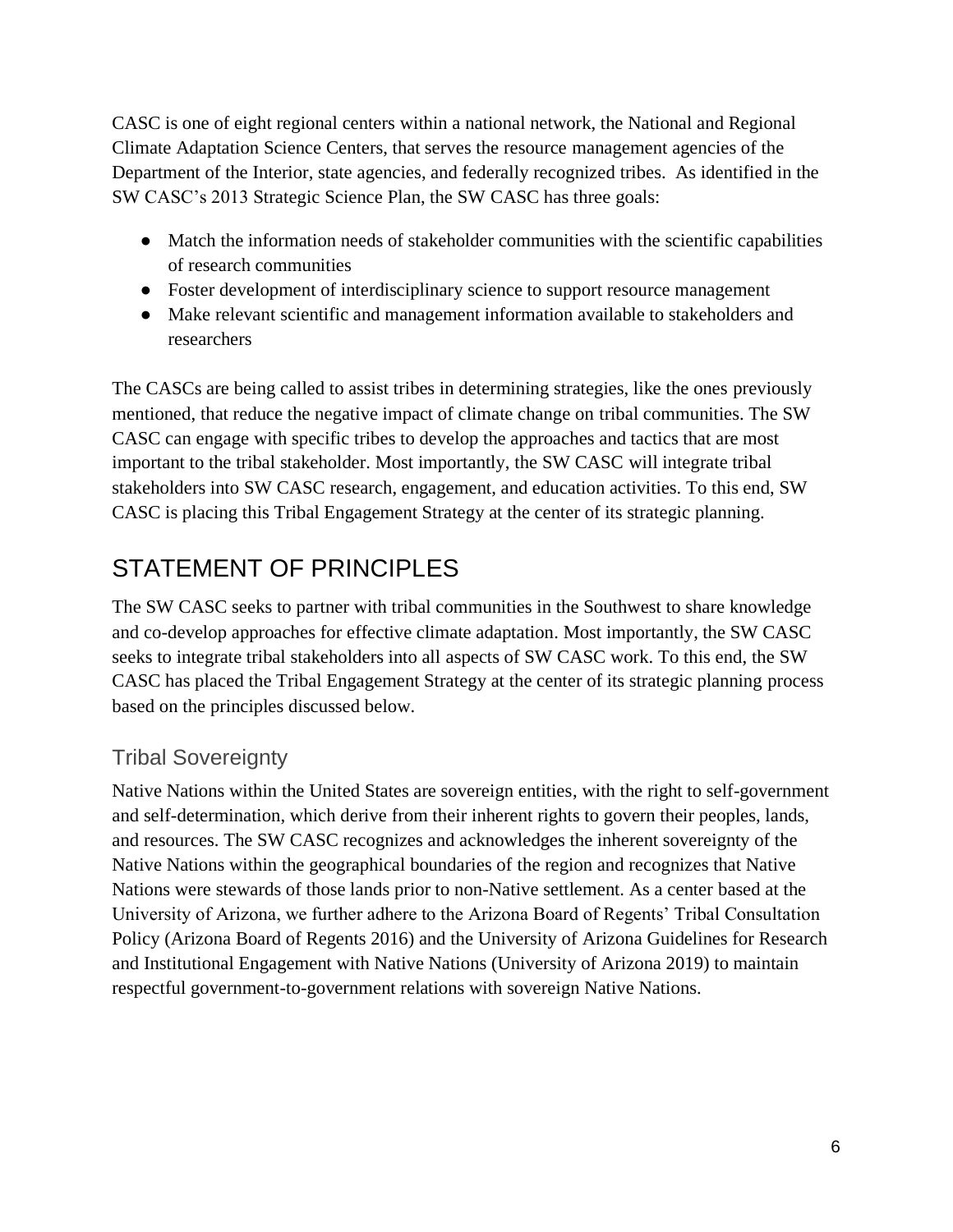#### <span id="page-6-0"></span>Research Practices

The SW CASC will adhere to appropriate ethical standards when collaborating with Native Nations. We will work according to a set of principles central to research relationships between non-Native researchers and Indigenous peoples and communities (Lomawaima 2000; Chief, Meadow, and Whyte 2016; Fisher and Ball 2003; University of Arizona Native Peoples Technical Assistance Office 2016) including, but not limited to:

**Reciprocity** – We recognize that the Native Nation should receive real, tangible, and usable benefits from engaging in the research. Benefits to the researcher and/or research institution should be clearly disclosed to community partners prior to the project. When relevant, consideration will be given to Native Nation hiring preference when filling paid positions with the project.

**Community Oversight** - All research conducted on tribal lands, whether involving people or natural resources, must be approved by a tribal research oversight group, if one exists. If a stand-alone research approval committee does not exist, consent to conduct research will be obtained from tribal governing bodies. In addition, all research that is to be conducted on tribal lands and/or involving members of an Indigenous community will be reviewed by the appropriate university review panel (i.e., Institutional Review Board).

**Partner with Native Nations** – Whenever possible, Native Nation collaborators will be engaged as full and equal research partners, including sharing in decision-making, scoping of research questions, participating in field work, data analysis, and the dissemination of research findings.

**Respect for Tribal Culture and History** – SW CASC researchers will take responsibility for understanding the construction of local knowledge and will view local and traditional knowledges as equal and complementary to western scientific knowledge.

#### <span id="page-6-1"></span>Data Sovereignty and Intellectual Property Rights

Indigenous communities have inherent sovereignty over the data collected on or about their communities and lands (Rainie, Rodriguez-Lonebear, and Martinez 2017). This includes traditional intellectual property, such as knowledge by remembered histories and traditions; details of cultural landscapes and particularly sites of cultural significance; records of contemporary events of historical and cultural significance; sacred property, which includes images, sounds, knowledge, material, or anything that is deemed sacred by the community; knowledge of systems of taxonomy of plants, animals, insects, and other beings; knowledge of current use, previous use, and/or potential use of land, water, plant and animal, fish, and insect species; knowledge of planting methods, ecosystem conservation, preparation, formulation, processing or storage of species; biogenetic resources that originate or originated on Native lands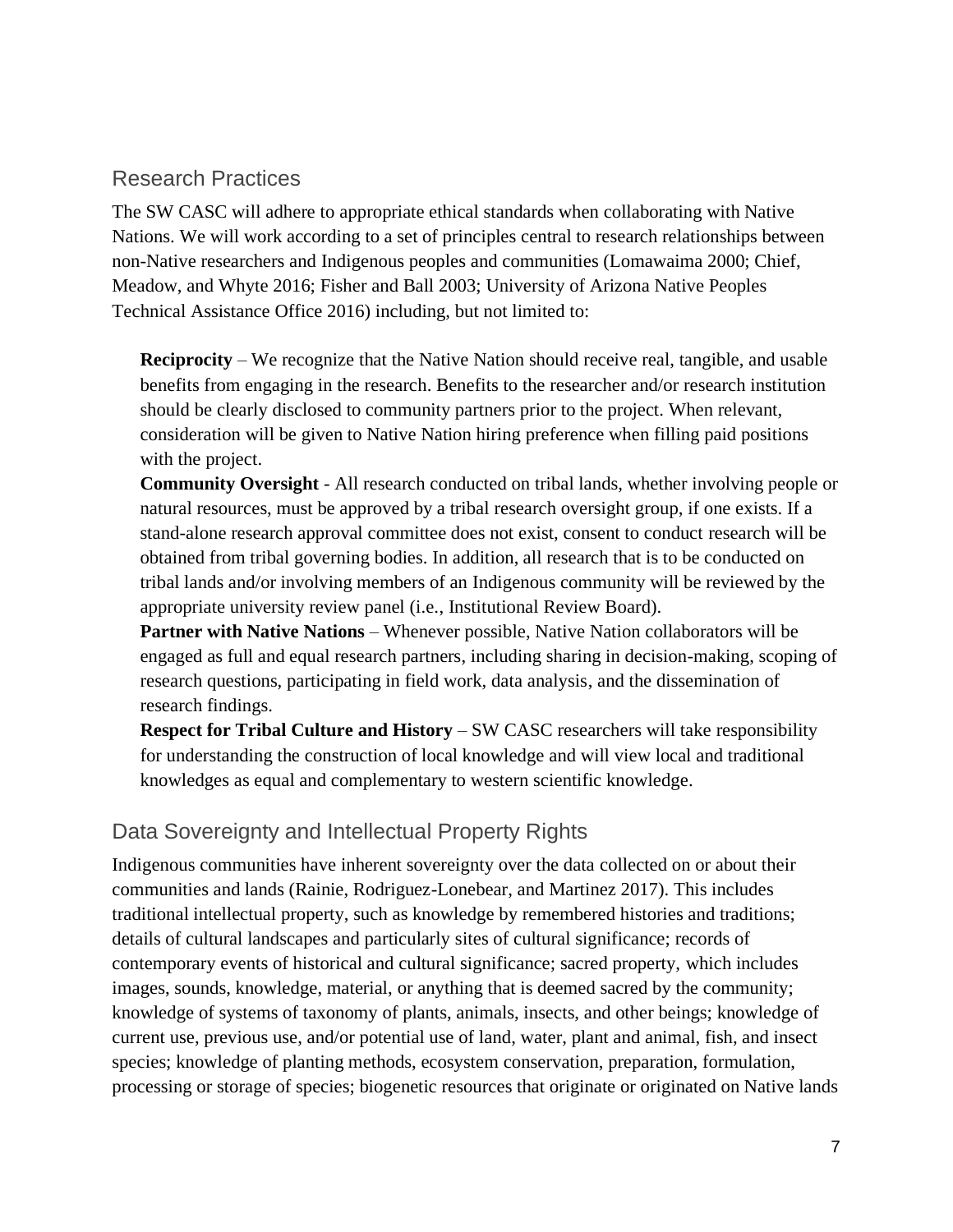and territories; and cultural images, sound, crafts, art, dance, symbols, motifs, and names, practices and performances (University of Arizona 2019).

Researchers associated with the SW CASC recognize these rights and will act to ensure that Native Nations retain control over such data. Agreements about the use and distribution of data about Native Nations will be negotiated as part of the research approval process.

#### <span id="page-7-0"></span>Cultural Competency

Research conducted through the SW CASC will be sensitive to the traditions, knowledge, and culture of the Native Nations engaged in the project. The SW CASC will work to ensure that researchers associated with the program have opportunities to gain knowledge, skills, and experience working with Indigenous communities to allow them to work effectively in partnership with Indigenous communities.

### <span id="page-7-1"></span>PROPOSED TRIBAL ENGAGEMENT ACTIVITIES FOR 2020- 2022

Proposed activities for 2020-2022, the SW CASC has identified strategic activities to engage with Indigenous communities.

- 1. Communication & Outreach
	- a. Southwest Adaptation Forum (in partnership with the SW CASC Tribal Liaison)
		- i. SWAF is envisioned as a venue to gather climate adaptation and assessment practitioners in the Southwest to share stories, obstacles, and best practices from their work and, together, build a network of partners dedicated to finding integrated, community-based adaptation solutions. Intended outcomes include (1) strengthening existing and building new relationships among partners in the region, (2) identifying gaps in our existing networks, and (3) generating synergy and momentum for future engagement among partners and stakeholder groups. SWAF is part of the regional adaptation forum network co-led by the American Society of Adaptation Professionals and is associated with the biennial National Adaptation Forum.
	- b. Tribal Stakeholder Roundtables (in partnership with the SW CASC Tribal Liaison)
		- i. Included in the formal funding agreement (Cooperative Agreement) between USGS and the SW CASC university consortium, the Stakeholder Roundtables are to increase the feasibility of adaptation actions through iterative, collaborative discussions between researchers and practitioners.
	- c. Tribal Site Visits (in partnership with the SW CASC Tribal Liaison)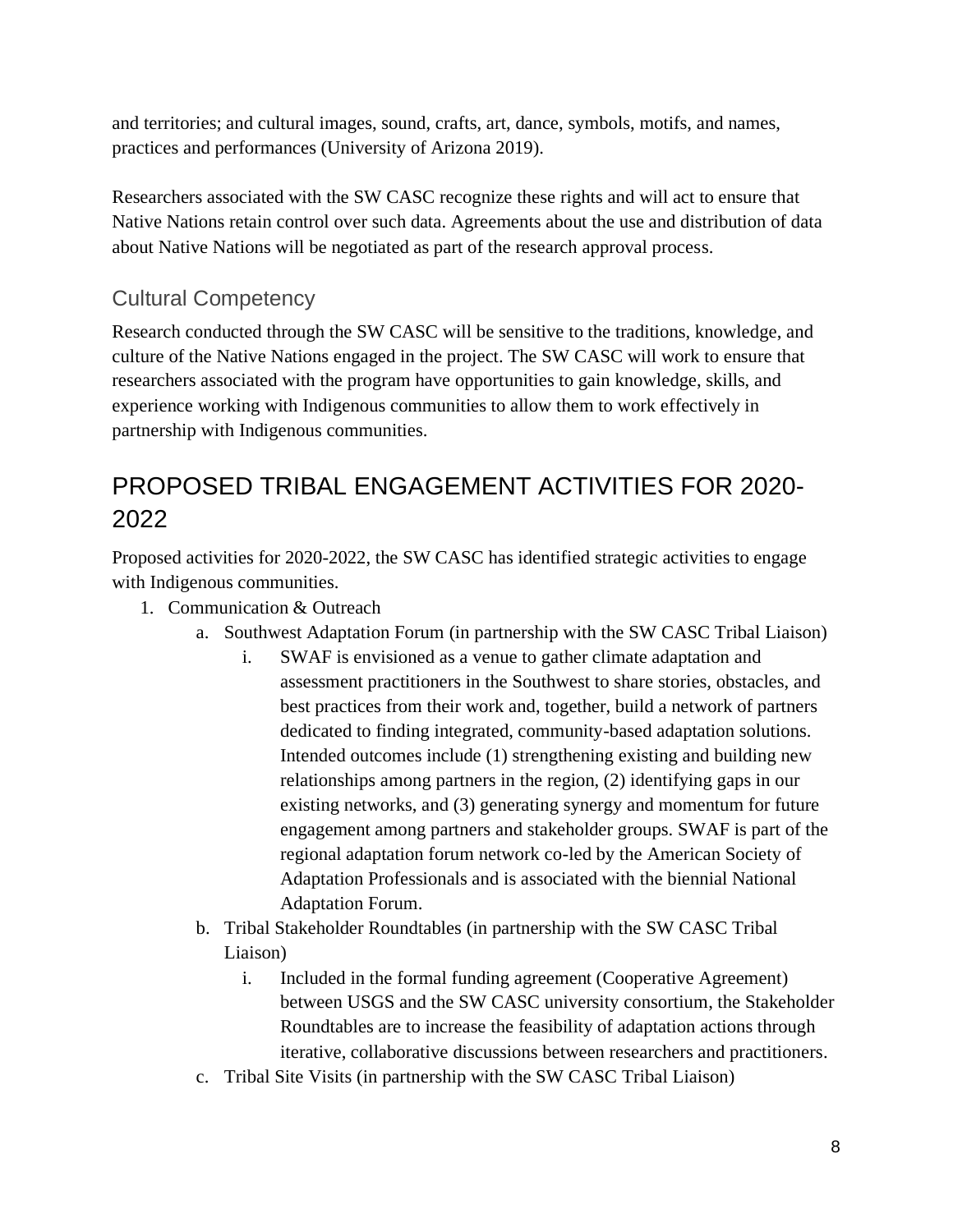- i. Build relationships with tribal nations and communities through proven engagement strategies including in-person communication with Tribal leaders and department directors/staff during site visits.
- 2. Collaboration & Leveraged Partnerships (please also refer to the SW CASC Communication Plan)
	- a. SW CASC BIA Tribal Climate Science Liaison Initiatives please refer to the Liaison Annual Work Plan
	- b. [Consortium Member Tribal Collaborations–](https://docs.google.com/spreadsheets/d/1S2t2fhCKoMyx1p-ZULTCP43NhlFL-47slfU-RLw12_8/edit#gid=123292561) Please refer to the SW CASC Tribal Collaborations spreadsheet for examples of current projects with tribes
- 3. Capacity Building
	- a. (SW CASC) Cultural Sensitivity and/or Tribal Engagement training
	- b. (Student) Tribal Fellow
		- i. The SW CASC NRWD Fellowship was developed to provide graduate students with opportunities for training and practice in developing useinspired and actionable science to inform natural resource management decisions. The SW CASC NRWD Fellowship is funded by the SW CASC and the University of Arizona Graduate College.
	- c. (Tribes) Tribal Travel Support
		- i. The SW CASC commits to supporting the participation of tribal practitioners and leaders in roundtables and annual thematic small regional meetings, through travel funds explicitly available for this purpose.

### <span id="page-8-0"></span>PARTNERS in TRIBAL ENGAGEMENT

Because the SW CASC has limited resources, we can continue to build upon existing collaborations and relationships to assist in strengthening tribal climate adaptation capacity. Anyone we partner with will adhere to the principles outlined in the Statement of Principles.

- 1. [Bureau of Indian Affairs Tribal Resiliency Program](https://www.bia.gov/bia/ots/tribal-resilience-program)
- Southwest CASC Tribal Climate Science Liaison
- 2. [American Indian Higher Education Consortium](http://www.aihec.org/)
	- i. Tribal Colleges & Universities in the Southwest
		- i. [California Tribal College](https://californiatribalcollege.com/) (CA)
		- ii. [Tohono O'odham Community College](http://www.tocc.edu/) (AZ)
		- iii. [San Carlos Apache College](http://www.apachecollege.org/) (AZ)
		- iv. [Dine College](https://www.dinecollege.edu/) (NM, AZ)
		- v. [Navajo Technical University](http://www.navajotech.edu/) (NM, AZ)
- 3. Other CASCs and Tribal Liaisons
- 4. [Institute for Tribal Environmental Professionals](http://www7.nau.edu/itep/main/Home/)
- 5. University of Arizona
	- i. Native Nations Climate Adaptation Program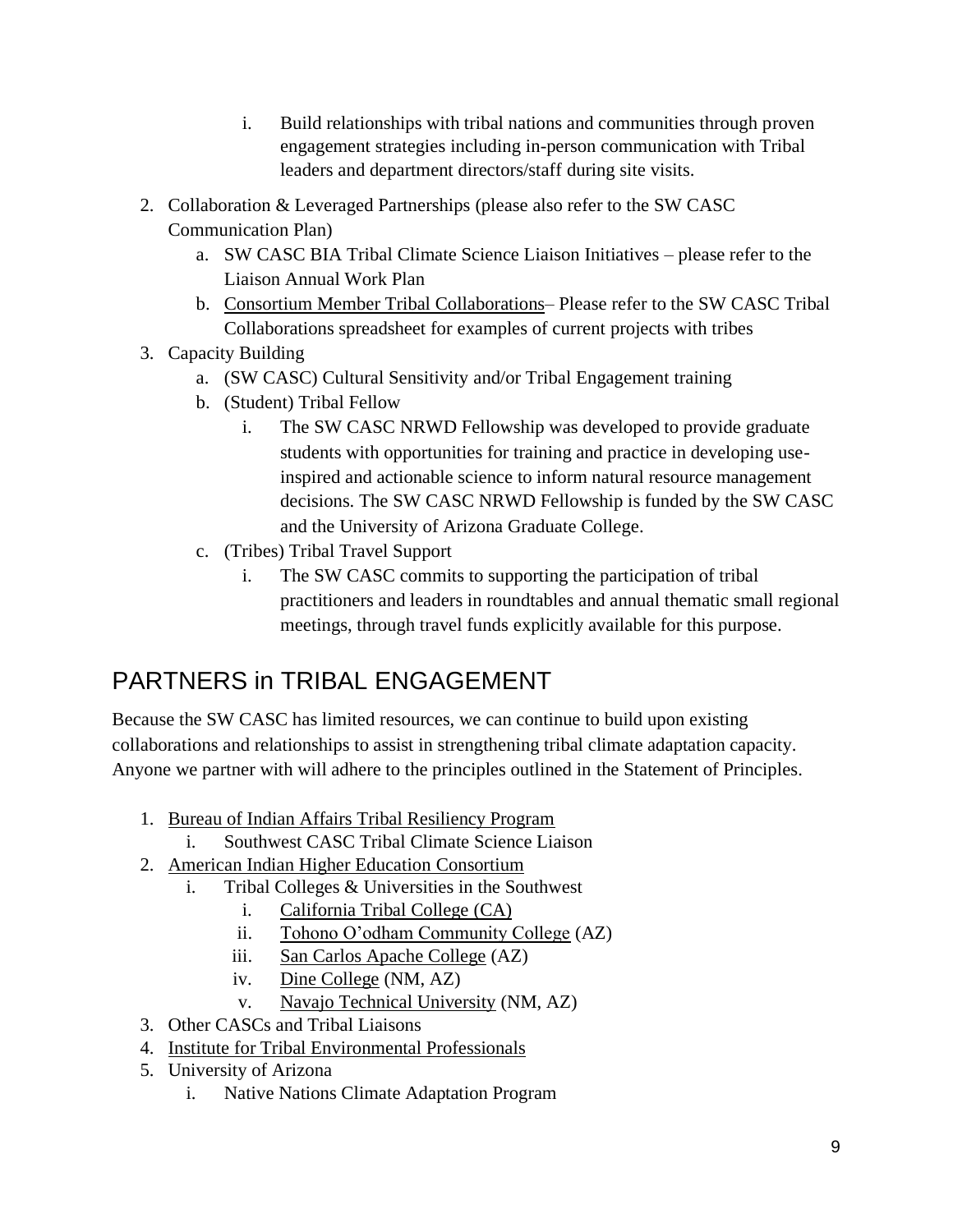- ii. Native's Peoples Technical Assistance Office
- iii. Indigenous Peoples Law Program
- iv. Native Nations Institute
- 6. Former Landscape Conservation Cooperatives and associated home agencies (especially U.S. FWS)
- 7. [USDA Climate Hubs](https://www.climatehubs.usda.gov/)
- 8. [NOAA Regional Integrated Sciences and Assessments \(RISA\) Program](https://cpo.noaa.gov/Meet-the-Divisions/Climate-and-Societal-Interactions/RISA/About-RISA)
- 9. [Climate Science Alliance Tribal Working Group](https://www.climatesciencealliance.org/tribal-resilience)
- 10. [Inter-Tribal Council of Arizona](https://itcaonline.com/)
- 11. [Native American Fish & Wildlife Society](https://nafws.org/)
- 12. Southwest Practitioners Adaptation Network
- 13. National Park Service: Vanishing Treasures

### <span id="page-9-0"></span>OPPORTUNITIES FOR TRIBAL ENGAGEMENT

The following list offers a sample of regional and national tribal entities with which the SW CASC can engage and partner on initiatives of mutual interest.

- 1. [Inter-Tribal Council of Arizona](http://www.itcaonline.com/)
- 2. [Inter-Tribal Council of California](http://www.itccinc.org/)
- 3. [California Association of Tribal Governments](http://www.catg.us/)
- 4. [Inter-Tribal Council of Nevada](http://www.itcn.org/)
- 5. [Native American Fish Wildlife Society](https://nafws.org/) Regional and national gatherings
- 6. [Rising Voices](https://risingvoices.ucar.edu/) National gatherings
- 7. [Institute for Tribal Environmental Professionals](http://www7.nau.edu/itep/main/Home/) National gatherings
	- i. National Tribal & Indigenous Climate Conference
	- ii. National Tribal Forum on Air Quality
	- iii. Tribal Lands & Environment Forum
- 8. [American Indian Science & Engineering Society](https://www.aises.org/) Regional and national gatherings
- 9. [American Indian Higher Education Consortium](http://www.aihec.org/) National gatherings
- 10. [National Congress of American Indians Climate Action Task Force](http://www.ncai.org/initiatives/partnerships-initiatives/climate-action-task-force)
- 11. Tribal/EPA Region 8 and 9 Annual Gatherings
- 12. EPA Regional Tribal Operations Committee Meetings
	- i. [Region 8](https://www.epa.gov/tribal/region-8-tribal-program#rtoc)
	- ii. [Region 9](https://www.epa.gov/tribal-pacific-sw/region-9-regional-tribal-operations-committee-rtoc)

# <span id="page-9-1"></span>REFERENCES CITED

(n.d.). Home. *American Indian Higher Education Consortium.* Retrieved November 22, 2019, from [http://aihec.org](http://aihec.org/)